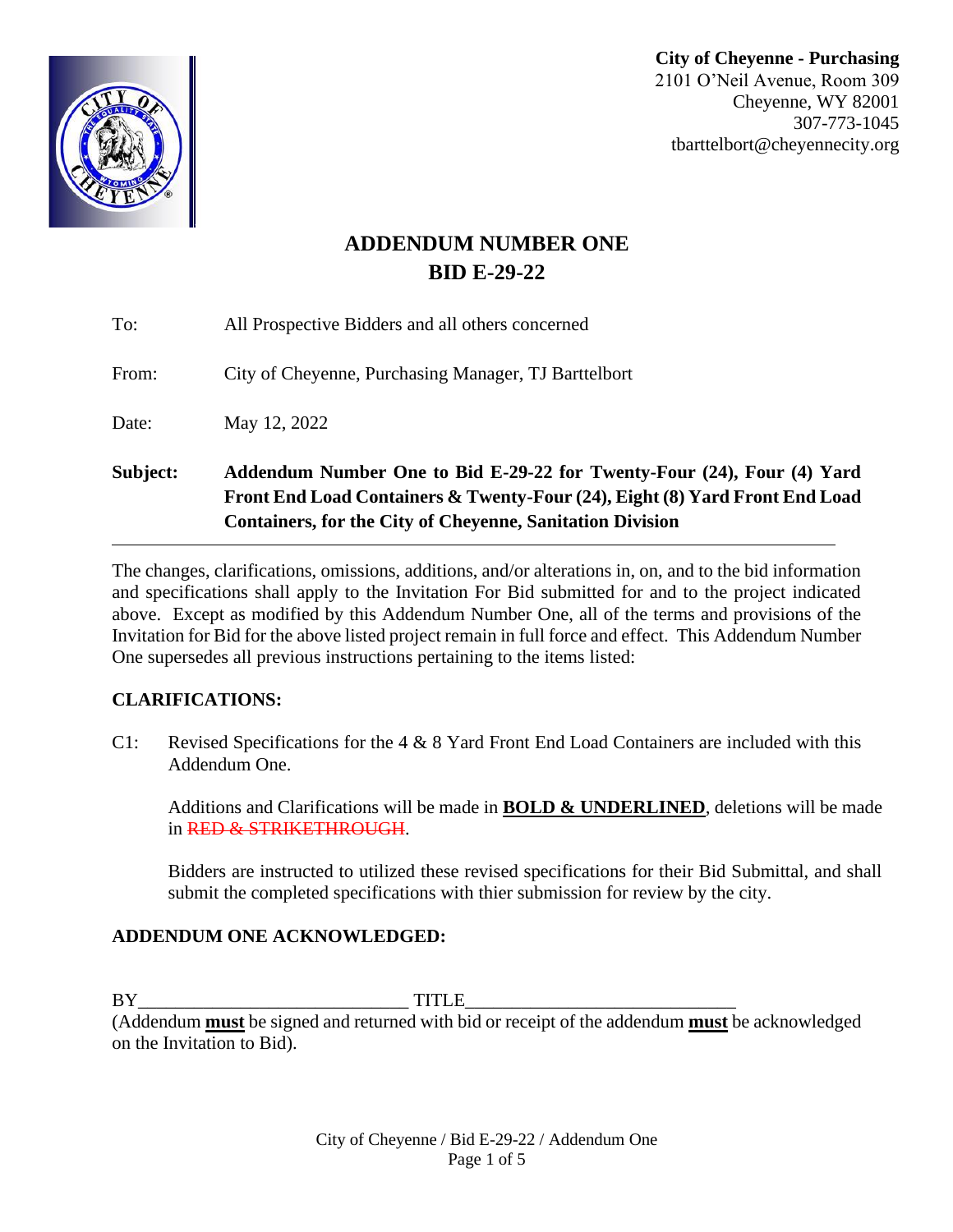#### **ADDENDUM ONE REVISED MINIMUM SPECIFICATIONS FOR 4-YARD, AND 8-YARD FRONT END LOAD CONTAINERS FOR THE SANITATION DIVISION**

**INSTRUCTIONS:** For **EACH** line item, bidders are instructed to write "**COMPLY**" on the space provided below each line item, **OR** provide the exception or deviation to the specification. Bidders wishing to request updates or revisions to the specifications, shall submit any Bid Exceptions or Substitution Requests in accordance with the instructions on Page 2 of this Bid **PRIOR** to the Question Submission Deadline.

### **SUBMIT THE COMPLETED SPECIFICATIONS WITH YOUR BID SUBMISSION FOR REVIEW BY THE CITY.**

The City will consider as **incomplete** any bid in which the marked Line Item Bid Specifications are not included, **and this will be a basis for bid rejection.**

#### **General Specifications:**

1. All units shall conform to current industry standards to fit forks of standard front load refuse collection truck.

**Exception:**  $\blacksquare$ 

2. Sides, back, and front, and top to be constructed of 12-gauge steel for the 4 and 8-yard containers.

**Exception:**  $\blacksquare$ 

3. Floor shall be constructed of 12-gauge steel. All interior seems shall be continuously welded.

**Exception:** \_\_\_\_\_\_\_\_\_\_\_\_\_\_\_\_\_\_\_\_\_\_\_\_\_\_\_\_\_\_\_\_\_\_\_\_\_\_\_\_\_\_\_\_\_\_\_\_\_\_\_\_\_\_\_\_\_\_\_\_\_\_

4. Units shall include feet constructed of 3-inches X 1½ X .120 wall steel rectangular tubes **or (2) bottom runners that are 2.5" x 3" formed 7 ga steel running front to back of container and capped front & rear to prevent "cave-in" effect.**

**Exception:**  $\blacksquare$ 

**5.** Pick up sleeves. Sleeves shall be constructed of formed 10 gauge steel. The front and back edge of each sleeve shall be wrapped with 2-inches X ¼-inches flat stock welded in place to reinforce corners. Top of each shall be reinforced with four (4) triangular gussets  $-4 \times 4 \times$  $3/16$ -inches. One gusset shall be placed at each end no more that  $\frac{1}{2}$ -inch from the end, with others equally spaced. Bottom of each sleeve shall be reinforced the same as the top. **Or**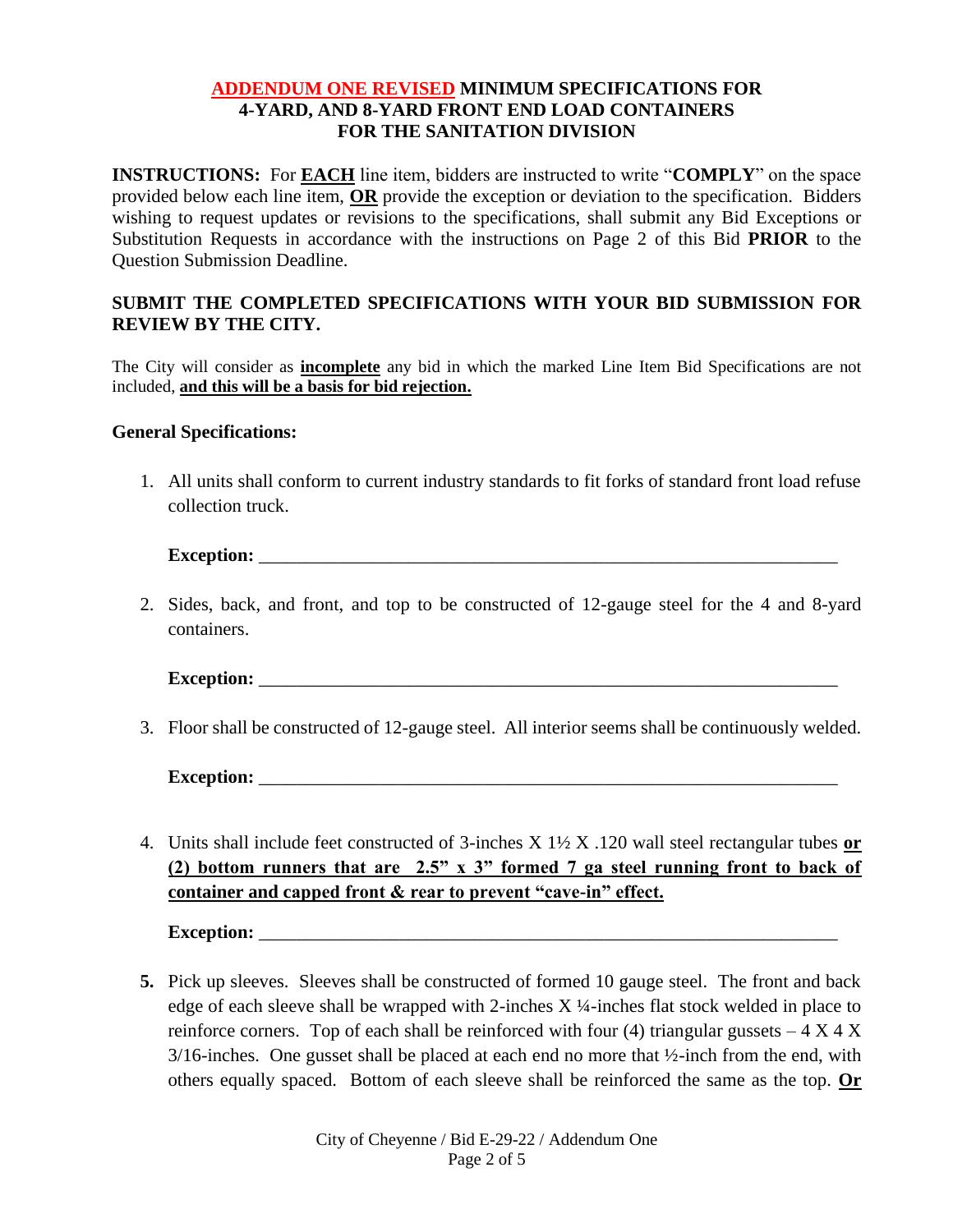**flared 7 ga formed blunderbuss fork guide at the front of each pick up pocket. The pick up sleeve is reinforced with 12 ga gusset welded the full length of the sleeve on top and (2) 12 ga formed "taco" shape gussets on bottom. All components of the pockets are to fully welded.**

**Exception:** 

|  | <b>a.</b> Pick up sleeves on the 4-yard, and 8-yard containers shall be 9-inches X 32-inches X<br>4-inches Or pick up sleeves of 9" x 4 $\frac{1}{2}$ " x 24" (4 CY) and 9" x 4 $\frac{1}{2}$ " x 30" (8 CY). |
|--|---------------------------------------------------------------------------------------------------------------------------------------------------------------------------------------------------------------|
|  | 6. Drain plugs are required                                                                                                                                                                                   |
|  | Exception:                                                                                                                                                                                                    |

7. All units shall be thoroughly cleaned, both inside and out prior to painting. All grease, oil, and graphite mill scale, weld slag, and all other foreign matter shall be removed from the bare metal. The container shall be coated inside and out with one (1) coat of enamel. Color will be specified by the City.

## **Exception:**\_\_\_\_\_\_\_\_\_\_\_\_\_\_\_\_\_\_\_\_\_\_\_\_\_\_\_\_\_\_\_\_\_\_\_\_\_\_\_\_\_\_\_\_\_\_\_\_\_\_\_\_\_\_\_\_\_\_\_\_\_\_

8. Lids shall be supplied for all units. All lids shall be with a single wall plastic style lids and hinge rods shall be ½-inch.

\_\_\_\_\_\_\_\_\_\_\_\_\_\_\_\_\_\_\_\_\_\_\_\_\_\_\_\_\_\_\_\_\_\_\_\_\_\_\_\_\_\_\_\_\_\_\_\_\_\_\_\_\_\_\_\_\_\_\_\_\_\_\_\_\_\_\_\_\_\_\_\_

**Exception:**\_\_\_\_\_\_\_\_\_\_\_\_\_\_\_\_\_\_\_\_\_\_\_\_\_\_\_\_\_\_\_\_\_\_\_\_\_\_\_\_\_\_\_\_\_\_\_\_\_\_\_\_\_\_\_\_\_\_\_\_\_\_ \_\_\_\_\_\_\_\_\_\_\_\_\_\_\_\_\_\_\_\_\_\_\_\_\_\_\_\_\_\_\_\_\_\_\_\_\_\_\_\_\_\_\_\_\_\_\_\_\_\_\_\_\_\_\_\_\_\_\_\_\_\_\_\_\_\_\_\_\_\_\_\_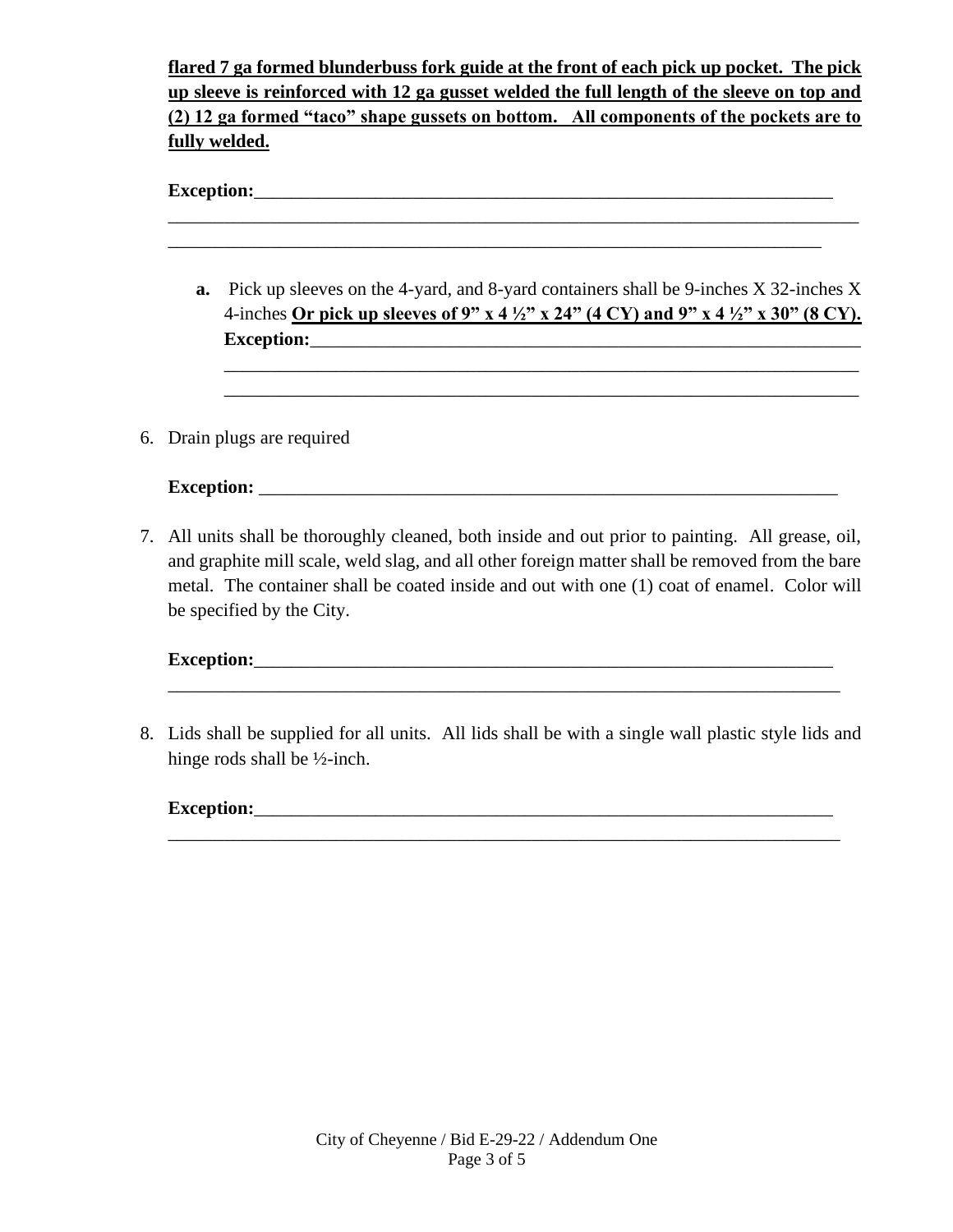# **4-YARD SLANT TOP SPECIFICATIONS:**

| 1. Width $= 72$ -inches                                                                                                                                                                                                                                                                                                                                                             |
|-------------------------------------------------------------------------------------------------------------------------------------------------------------------------------------------------------------------------------------------------------------------------------------------------------------------------------------------------------------------------------------|
|                                                                                                                                                                                                                                                                                                                                                                                     |
| 2. Loading height = $48$ -inches to $48.5$ -inches                                                                                                                                                                                                                                                                                                                                  |
|                                                                                                                                                                                                                                                                                                                                                                                     |
| 3. Rear wall height = $54\frac{1}{2}$ -inches to 58. $\frac{1}{4}$ -inches                                                                                                                                                                                                                                                                                                          |
|                                                                                                                                                                                                                                                                                                                                                                                     |
| 4. Height at peak = $54\frac{1}{2}$ -inches to 58. $\frac{1}{4}$ -inches                                                                                                                                                                                                                                                                                                            |
|                                                                                                                                                                                                                                                                                                                                                                                     |
| 5. Depth (front to rear) = 50-inches to 54 $\frac{1}{2}$ -inches                                                                                                                                                                                                                                                                                                                    |
|                                                                                                                                                                                                                                                                                                                                                                                     |
| 6. Sleeve height bottom of can to top of sleeve $= 32$ -inches                                                                                                                                                                                                                                                                                                                      |
|                                                                                                                                                                                                                                                                                                                                                                                     |
| 7. Overall width with sleeves = $81\frac{1}{2}$ -inches to 82-inches                                                                                                                                                                                                                                                                                                                |
|                                                                                                                                                                                                                                                                                                                                                                                     |
| 8. Bumpers shall be 7-gauge rounded steel. Bottom of channels two (2) shall be formed 3-inches<br>X 4-inches X 10-gauge channel. Front and back tubes shall be 10-gauge structural channel.<br>Side tubes shall be 12-gauge structural channel. All outside seams welded continuously. $Or$<br>rounded bumper of 3/16" plate located center of sleeve extending 1 7/8" out from the |
| front of container for protection of top channel, located center of Fork Pockets.                                                                                                                                                                                                                                                                                                   |
|                                                                                                                                                                                                                                                                                                                                                                                     |
|                                                                                                                                                                                                                                                                                                                                                                                     |